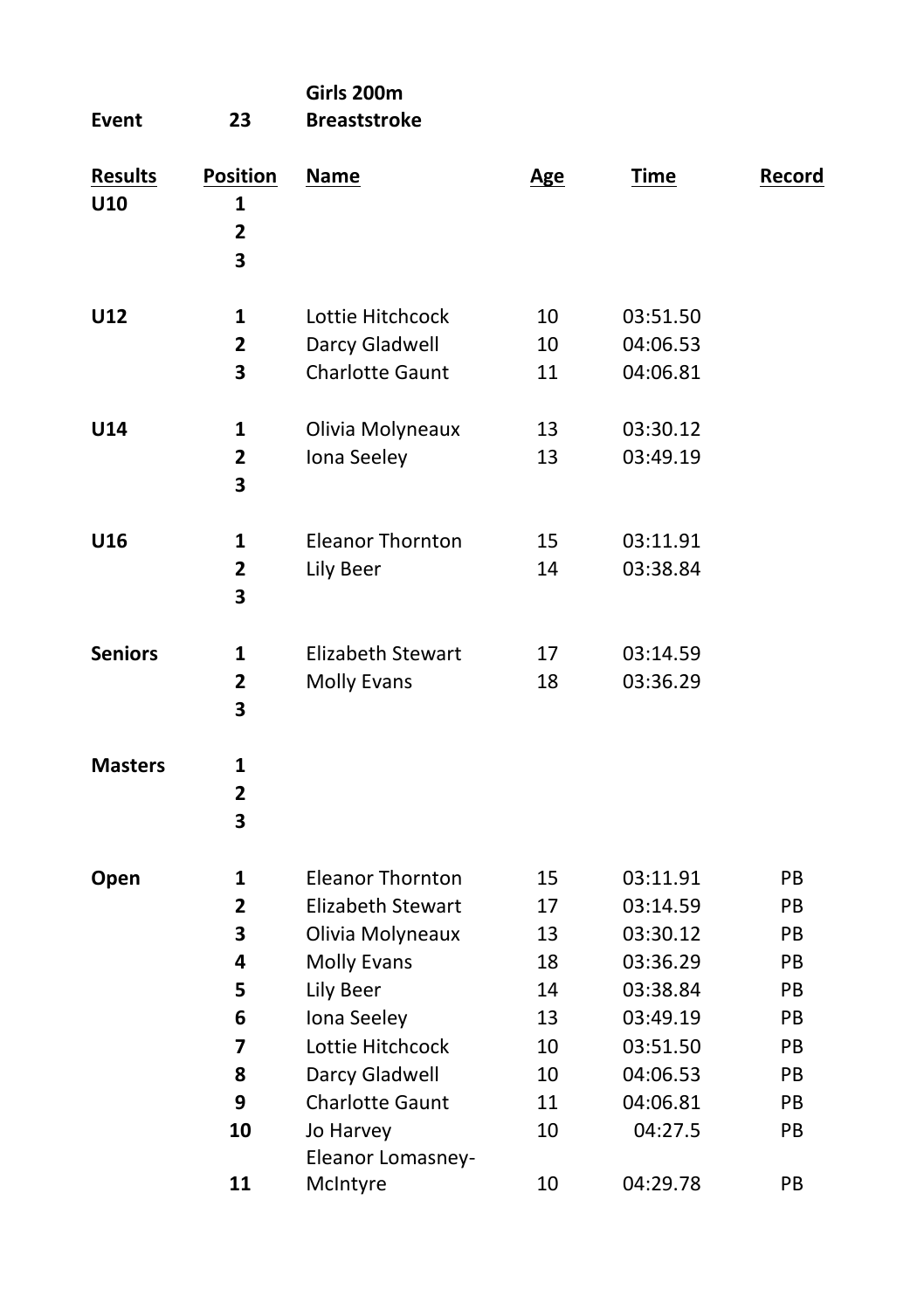**Event 24 Boys 200m Breaststroke**

| <b>Results</b><br>U10 | <b>Position</b><br>$\mathbf{1}$<br>$\overline{\mathbf{2}}$<br>3 | <b>Name</b>                                                                                                                                                  | <b>Age</b>                                   | <b>Time</b>                                                                                 | Record                                 |
|-----------------------|-----------------------------------------------------------------|--------------------------------------------------------------------------------------------------------------------------------------------------------------|----------------------------------------------|---------------------------------------------------------------------------------------------|----------------------------------------|
| U12                   | 1<br>$\overline{2}$<br>3                                        | Joshua Hayes<br><b>Isaac Abbott</b>                                                                                                                          | 11<br>10                                     | 04:14.84<br>04:19.38                                                                        |                                        |
| U14                   | 1<br>2<br>3                                                     | <b>Oliver Hitchcock</b><br><b>Taylor Squirrell</b>                                                                                                           | 13<br>12                                     | 03:11.57<br>03:42.56                                                                        | Champ                                  |
| U16                   | 1<br>$\overline{2}$<br>3                                        | Alexander Seeley<br>Conrad McEllroy<br>Harvey Gladwell                                                                                                       | 15<br>14<br>15                               | 03:14.97<br>03:35.59<br>03:35.63                                                            |                                        |
| <b>Seniors</b>        | $\mathbf{1}$<br>$\overline{\mathbf{2}}$<br>3                    | Adam Morsman                                                                                                                                                 | 19                                           | 02:55.9                                                                                     |                                        |
| <b>Masters</b>        | 1<br>$\overline{2}$<br>3                                        |                                                                                                                                                              |                                              |                                                                                             |                                        |
| Open                  | 1<br>$\overline{2}$<br>3<br>4<br>5<br>6<br>7<br>8               | Adam Morsman<br>Oliver Hitchcock<br>Alexander Seeley<br>Conrad McEllroy<br>Harvey Gladwell<br><b>Taylor Squirrell</b><br>Joshua Hayes<br><b>Isaac Abbott</b> | 19<br>13<br>15<br>14<br>15<br>12<br>11<br>10 | 02:55.9<br>03:11.57<br>03:14.97<br>03:35.59<br>03:35.63<br>03:42.56<br>04:14.84<br>04:19.38 | PB<br>PB<br>PB<br>PB<br>PB<br>PB<br>PB |
|                       |                                                                 | Harry Fountain                                                                                                                                               | 12                                           | <b>DQ</b>                                                                                   |                                        |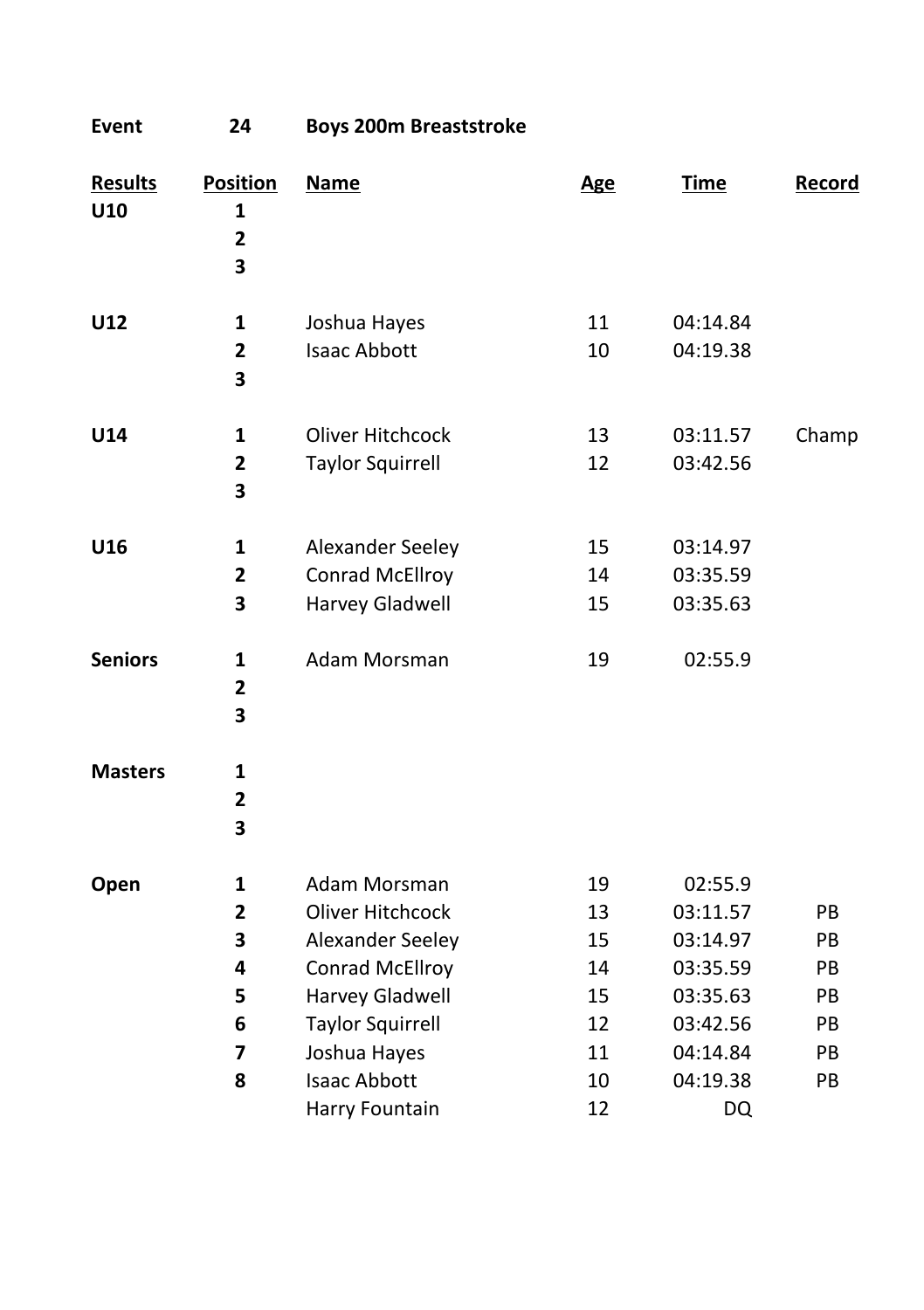| Results        | <b>Position</b>         | <b>Name</b>              | <b>Age</b> | <b>Time</b> | Record       |
|----------------|-------------------------|--------------------------|------------|-------------|--------------|
| U10            | 1                       | Lily Craske              | 9          | 01:41.9     | Champ / Club |
|                | $\overline{\mathbf{2}}$ | Fionnuala Willis         | 9          | 01:49.25    |              |
|                | 3                       |                          |            |             |              |
| U12            | $\mathbf 1$             | Darcy Gladwell           | 10         | 01:36.59    |              |
|                | $\overline{\mathbf{c}}$ | Jo Harvey                | 10         | 01:45.69    |              |
|                | 3                       | Lottie Hitchcock         | 10         | 01:46.63    |              |
|                |                         |                          |            |             |              |
| U14            | 1                       | Rowan Abbott             | 12         | 01:20.31    |              |
|                | $\overline{2}$          | Olivia Molyneaux         | 13         | 01:22.94    |              |
|                | 3                       | Lily Ford                | 13         | 01:30.03    |              |
| U16            | 1                       | Nia Evans                | 14         | 01:17.62    |              |
|                | $\mathbf{2}$            | <b>Eleanor Thornton</b>  | 15         | 01:19.37    |              |
|                | 3                       | Lily Beer                | 14         | 01:26.00    |              |
|                |                         |                          |            |             |              |
| <b>Seniors</b> | $\mathbf{1}$            | <b>Elizabeth Stewart</b> | 17         | 01:21.5     |              |
|                | $\overline{\mathbf{2}}$ | <b>Molly Evans</b>       | 18         | 01:29.53    |              |
|                | 3                       |                          |            |             |              |
| <b>Masters</b> | $\mathbf 1$             |                          |            |             |              |
|                | $\overline{2}$          |                          |            |             |              |
|                | 3                       |                          |            |             |              |
|                |                         |                          |            |             |              |
| Open           | $\mathbf 1$             | Nia Evans                | 14         | 01:17.62    | PB           |
|                | $\overline{\mathbf{2}}$ | <b>Eleanor Thornton</b>  | 15         | 01:19.37    |              |
|                | 3                       | Rowan Abbott             | 12         | 01:20.31    |              |
|                | 4                       | Elizabeth Stewart        | 17         | 01:21.5     |              |
|                | 5                       | Olivia Molyneaux         | 13         | 01:22.94    | PB           |
|                | 6                       | Lily Beer                | 14         | 01:26.00    | PB           |
|                | 7                       | <b>Molly Evans</b>       | 18         | 01:29.53    |              |
|                | 8                       | Lily Ford                | 13         | 01:30.03    | PB           |
|                | 9                       | Iona Seeley              | 13         | 01:30.31    | PB           |
|                | 10                      | <b>Jess Harvey</b>       | 13         | 01:32.15    |              |
|                | 11                      | Darcy Gladwell           | 10         | 01:36.59    | PB           |
|                | 12                      | Lily Craske              | 9          | 01:41.9     | PB           |
|                | 13                      | Jo Harvey                | 10         | 01:45.69    | PB           |

**Event 25 Girls 100m Backstroke**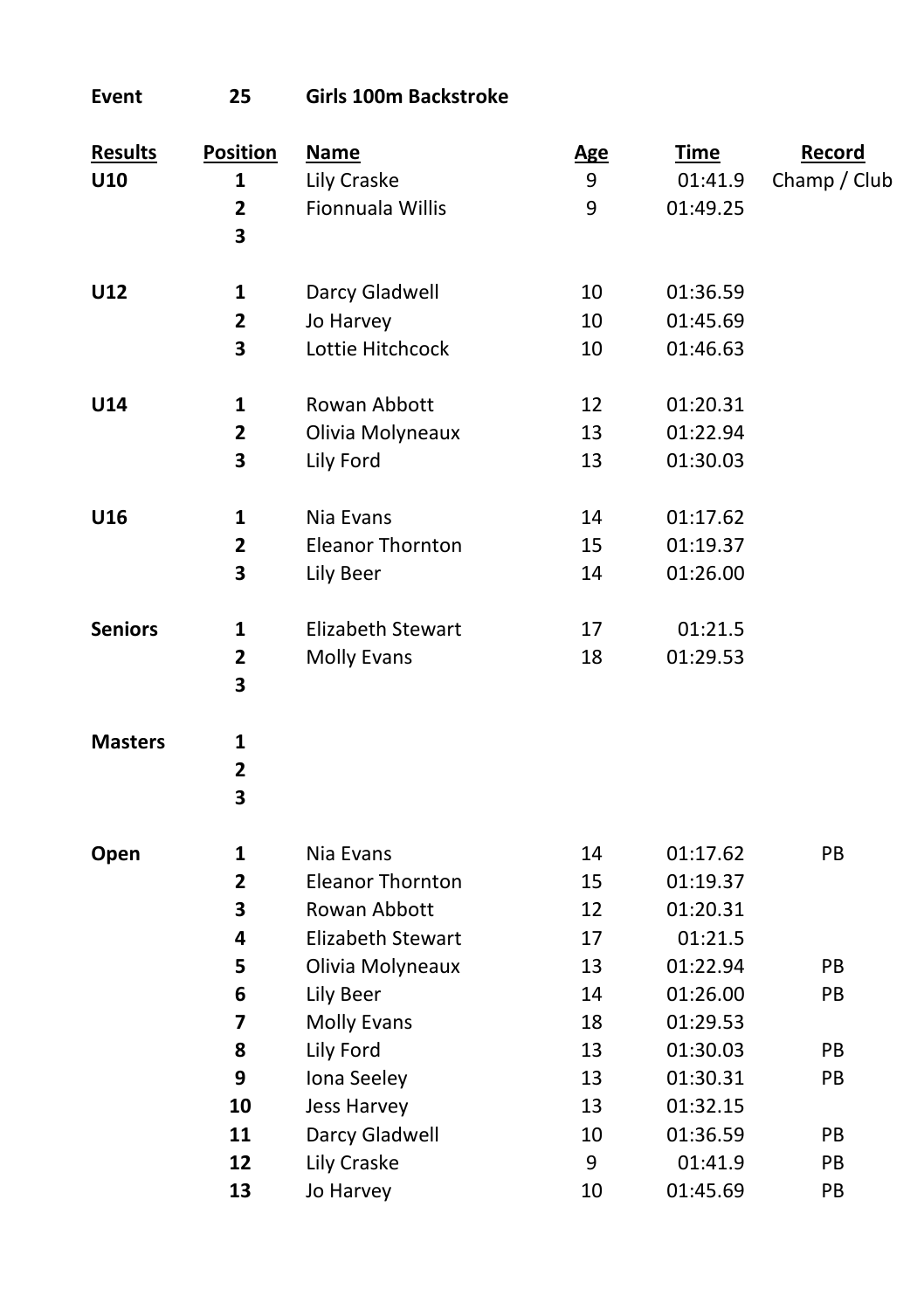| 14 | Lottie Hitchcock       | 10 | 01:46.63   |     |
|----|------------------------|----|------------|-----|
| 15 | Fionnuala Willis       | q  | 01:49.25   |     |
| 16 | <b>Charlotte Gaunt</b> | 11 | 01:56.00   | PB. |
|    | <b>Nell Motts</b>      | 10 | <b>DNS</b> |     |
|    | Katie Craske           | 14 | <b>DNS</b> |     |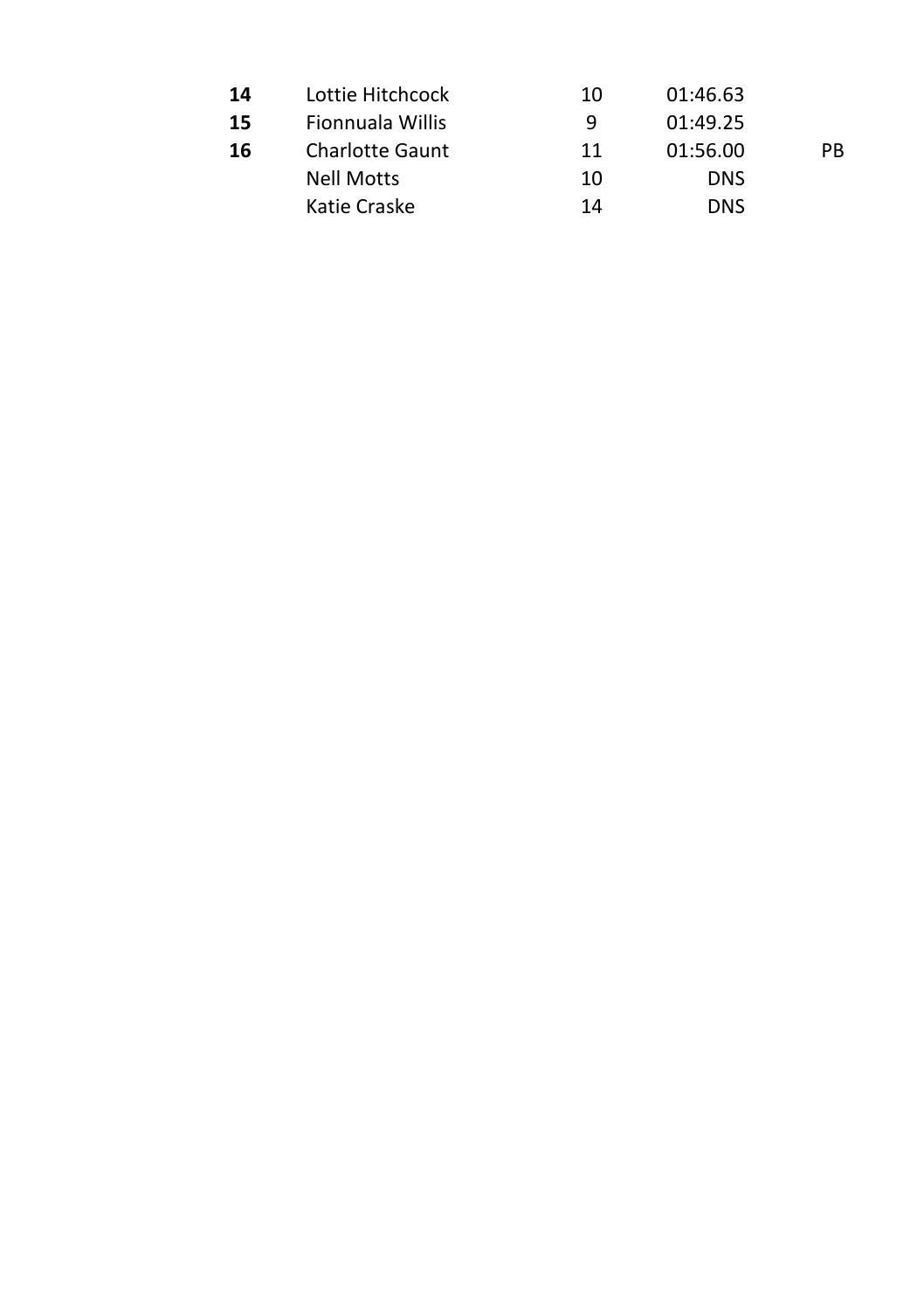| 26                                   | <b>Boys 100m Backstroke</b>                                                                                                                                                 |                                                    |                                                                                                            |                            |
|--------------------------------------|-----------------------------------------------------------------------------------------------------------------------------------------------------------------------------|----------------------------------------------------|------------------------------------------------------------------------------------------------------------|----------------------------|
| 1<br>$\overline{\mathbf{2}}$<br>3    | <b>Name</b>                                                                                                                                                                 | <b>Age</b>                                         | <b>Time</b>                                                                                                | Record                     |
| 1<br>$\overline{\mathbf{2}}$<br>3    | Benny Anthony<br>Joshua Hayes<br><b>Isaac Abbott</b>                                                                                                                        | 11<br>11<br>10                                     | 01:42.09<br>01:44.22<br>01:55.47                                                                           |                            |
| 1<br>$\overline{\mathbf{2}}$<br>3    | Ben Houghton<br><b>Taylor Squirrell</b><br>Harry Fountain                                                                                                                   | 12<br>12<br>12                                     | 01:26.44<br>01:31.00<br>01:43.78                                                                           |                            |
| 1<br>2<br>3                          | Alexander Seeley                                                                                                                                                            | 15                                                 | 01:24.15                                                                                                   |                            |
| 1<br>$\overline{\mathbf{2}}$<br>3    | William White                                                                                                                                                               | 17                                                 | 01:09.00                                                                                                   |                            |
| 1<br>$\overline{\mathbf{2}}$<br>3    |                                                                                                                                                                             |                                                    |                                                                                                            |                            |
| 1<br>2<br>3<br>4<br>5<br>6<br>7<br>8 | William White<br>Alexander Seeley<br>Ben Houghton<br><b>Taylor Squirrell</b><br>Benny Anthony<br>Harry Fountain<br>Joshua Hayes<br><b>Isaac Abbott</b><br>Jonathan Thornton | 17<br>15<br>12<br>12<br>11<br>12<br>11<br>10<br>13 | 01:09.00<br>01:24.15<br>01:26.44<br>01:31.00<br>01:42.09<br>01:43.78<br>01:44.22<br>01:55.47<br><b>DNS</b> | PB<br>PB<br>PB<br>PB<br>PB |
|                                      | <b>Position</b>                                                                                                                                                             | <b>Elliot Gladwell</b>                             | 13                                                                                                         | <b>DNS</b>                 |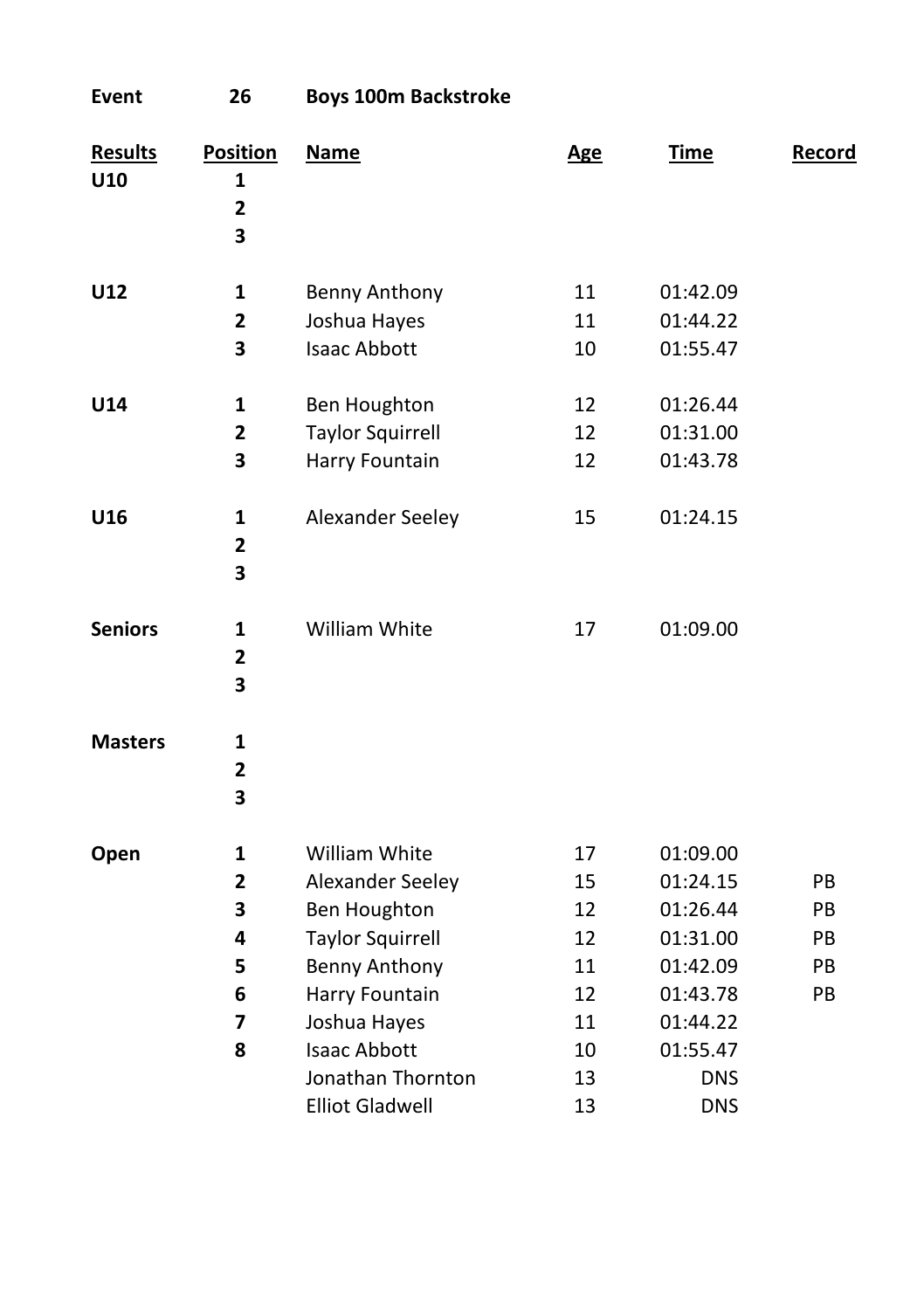| <b>Results</b><br>U10 | <b>Position</b><br>1<br>$\overline{\mathbf{c}}$<br>3  | <b>Name</b>                                                                                                                            | <b>Age</b>                                   | <b>Time</b>                                                                                   | Record                     |
|-----------------------|-------------------------------------------------------|----------------------------------------------------------------------------------------------------------------------------------------|----------------------------------------------|-----------------------------------------------------------------------------------------------|----------------------------|
| U12                   | 1<br>2<br>3                                           | Darcy Gladwell                                                                                                                         | 10                                           | 06:34.66                                                                                      |                            |
| U14                   | 1<br>$\mathbf{2}$<br>3                                | Rowan Abbott<br>Jess Harvey                                                                                                            | 12<br>13                                     | 05:35.00<br>06:25.81                                                                          |                            |
| U16                   | 1<br>$\overline{2}$<br>3                              | Nia Evans<br>Lily Beer                                                                                                                 | 14<br>14                                     | 05:32.5<br>06:04.34                                                                           |                            |
| <b>Seniors</b>        | 1<br>$\overline{\mathbf{2}}$<br>3                     | <b>Elizabeth Stewart</b><br>Molly Evans                                                                                                | 17<br>18                                     | 05:57.56<br>06:21.03                                                                          |                            |
| <b>Masters</b>        | 1<br>$\mathbf{2}$<br>3                                |                                                                                                                                        |                                              |                                                                                               |                            |
| Open                  | 1<br>$\overline{\mathbf{2}}$<br>3<br>4<br>5<br>6<br>7 | Nia Evans<br>Rowan Abbott<br>Elizabeth Stewart<br>Lily Beer<br><b>Molly Evans</b><br>Jess Harvey<br>Darcy Gladwell<br>Olivia Molyneaux | 14<br>12<br>17<br>14<br>18<br>13<br>10<br>13 | 05:32.5<br>05:35.00<br>05:57.56<br>06:04.34<br>06:21.03<br>06:25.81<br>06:34.66<br><b>DNS</b> | PB<br>PB<br>PB<br>PB<br>PB |
|                       |                                                       | Lottie Hitchcock                                                                                                                       | 10                                           | <b>DNS</b>                                                                                    |                            |